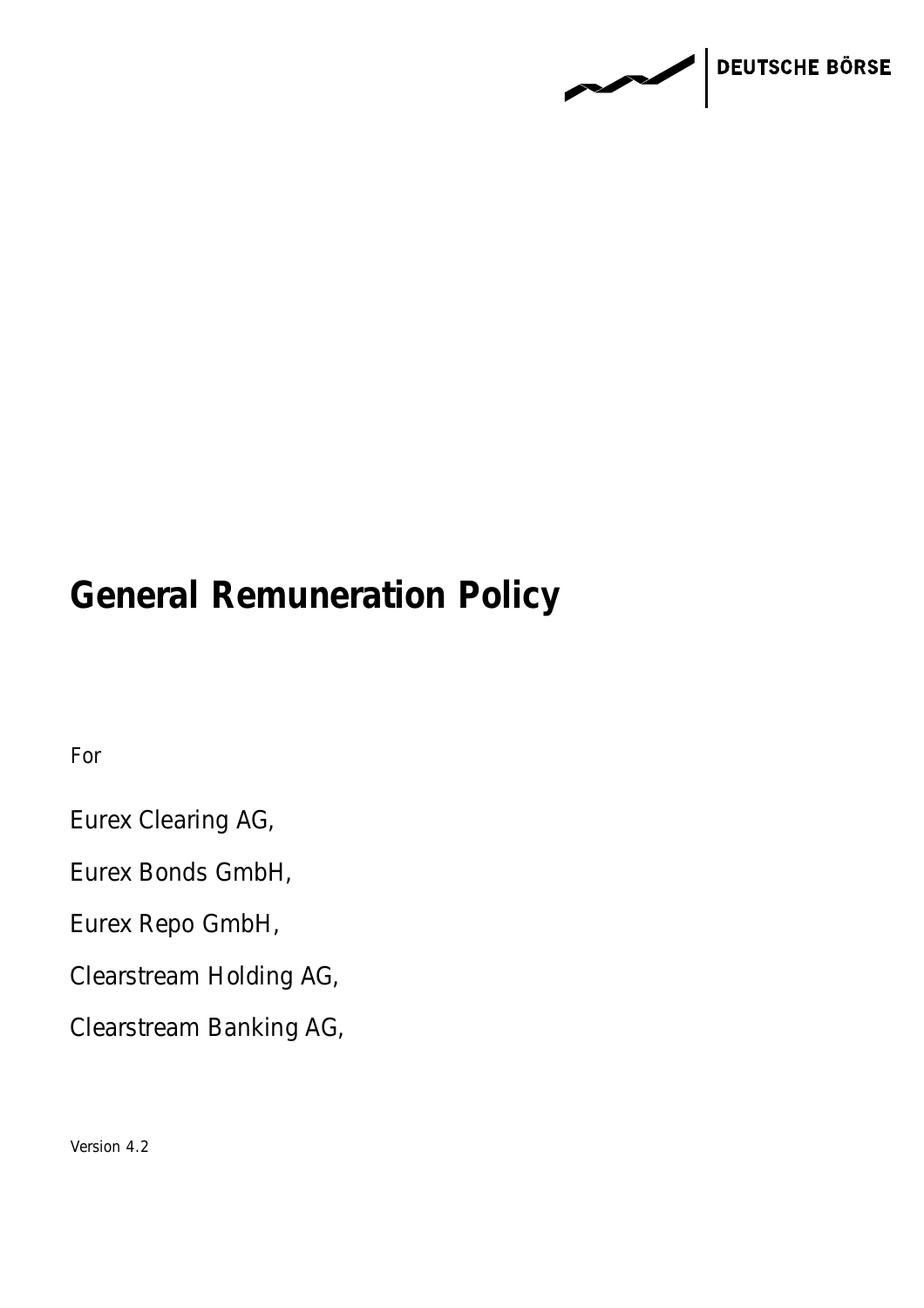Page I

30. December 2010

Table of Content

**General Remuneration Policy** 

Table of Content

| 1       |  |  |  |  |
|---------|--|--|--|--|
| 1.1     |  |  |  |  |
| 1.2     |  |  |  |  |
| 1.3     |  |  |  |  |
| 1.4     |  |  |  |  |
| 1.5     |  |  |  |  |
|         |  |  |  |  |
| 2       |  |  |  |  |
| 2.1     |  |  |  |  |
| 2.1.1   |  |  |  |  |
| 2.1.2   |  |  |  |  |
| 2.1.3   |  |  |  |  |
| 2.1.4   |  |  |  |  |
| 2.1.5   |  |  |  |  |
| 2.1.6   |  |  |  |  |
| 2.1.7   |  |  |  |  |
| 2.1.8   |  |  |  |  |
| 2.1.9   |  |  |  |  |
| 2.1.10  |  |  |  |  |
| 2.2     |  |  |  |  |
| 2.2.1   |  |  |  |  |
| 2.2.2   |  |  |  |  |
| 2.2.2.1 |  |  |  |  |
| 2.2.2.2 |  |  |  |  |
| 2.2.3   |  |  |  |  |
| 2.2.3.1 |  |  |  |  |
| 2.2.3.2 |  |  |  |  |
| 2.2.4   |  |  |  |  |
| 2.2.4.1 |  |  |  |  |
| 2.2.4.2 |  |  |  |  |
|         |  |  |  |  |
| 3       |  |  |  |  |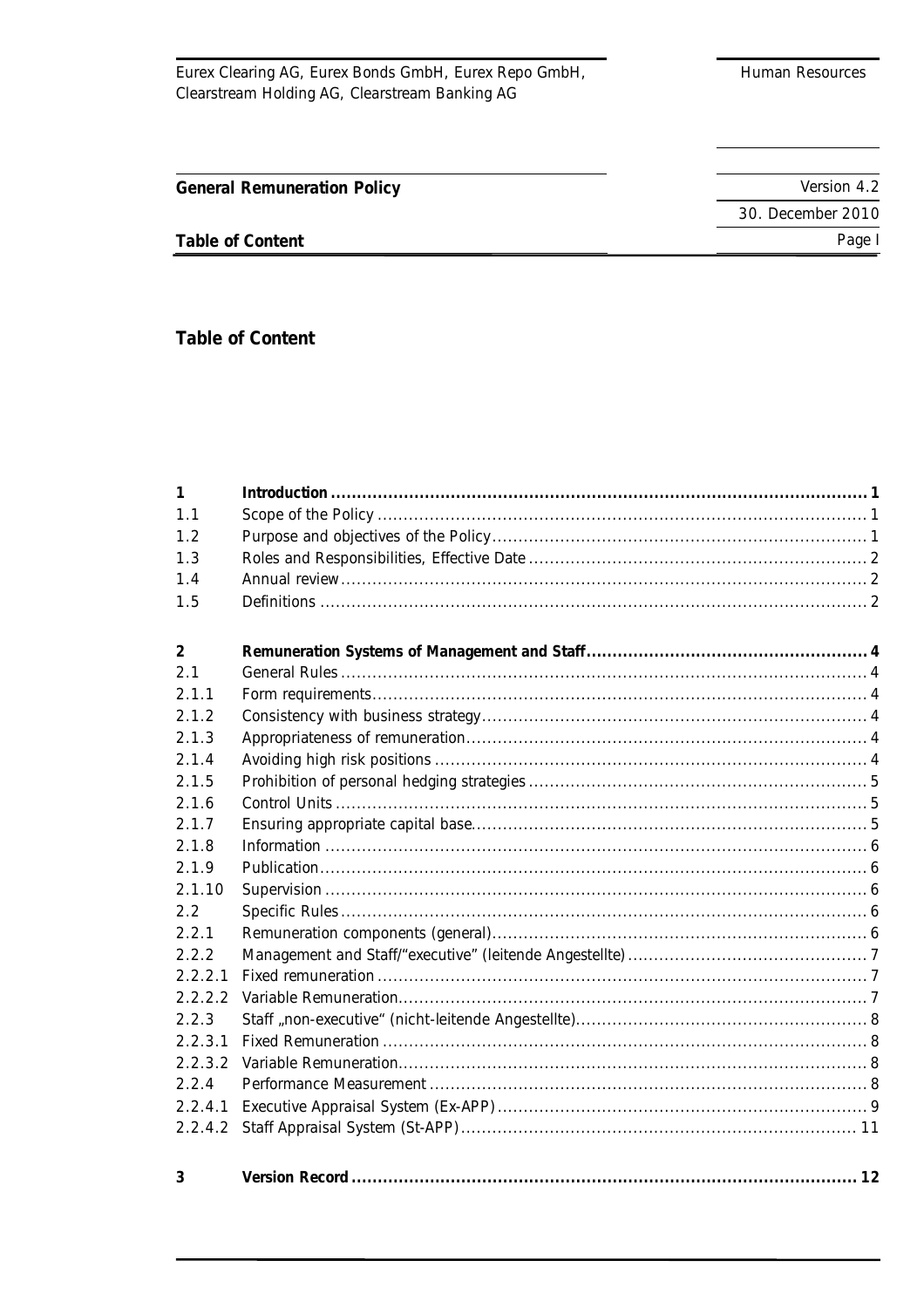Page 1

**General Remuneration Policy** 30. December 2010

# **1 Introduction**

# **1.1 Scope of the Policy**

The General Remuneration Policy ("The Policy") applies to the following Group Companies:

Eurex Clearing AG,

Eurex Bonds GmbH,

Eurex Repo GmbH,

Clearstream Holding AG,

Clearstream Banking AG,

# **1.2 Purpose and objectives of the Policy**

The objectives of the Policy are

- to set out the principles governing the remuneration systems in organisational guidelines,
- to ensure that the remuneration is in line with the applicable regulations based on the Instituts-Vergütungsverordnung dated by 12. October 2010 and is monitored accordingly, and
- to inform all Management and Staff on the applicable rules as well as on their remuneration system.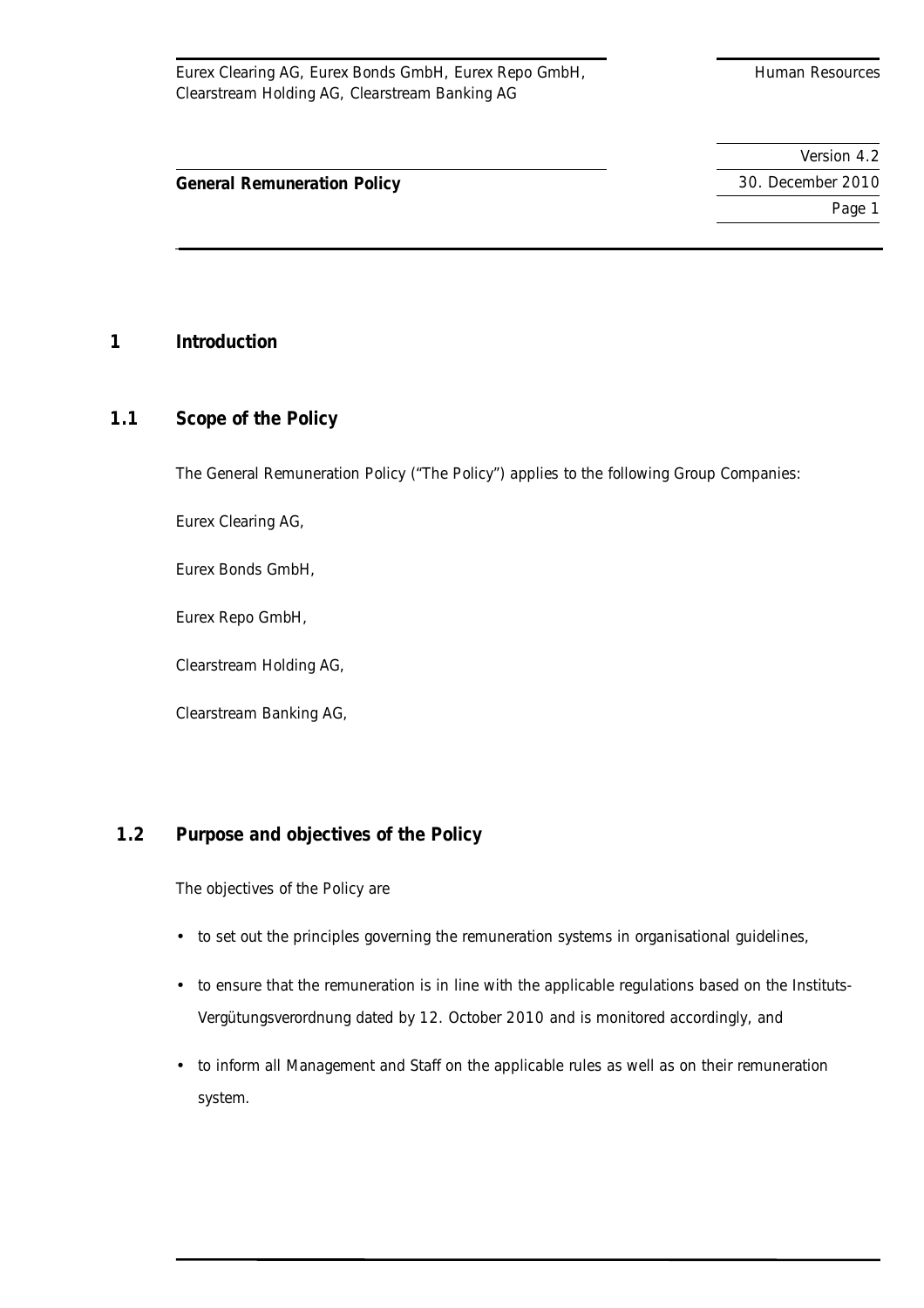# **General Remuneration Policy** 30. December 2010

# **1.3 Roles and Responsibilities, Effective Date**

### Ownership:

HR Policies & Corporate Training is the owner of the Policy. It designs and organizes the regular review of the Policy with the assistance of Group Risk Management, Group Compliance, Legal Affairs, Corporate Office and Financial Accounting and Controlling.

The Policy will become effective with the approval of the responsible Executive Management Board (Vorstand) and the Supervisory Bodies (Aufsichtsrat, Gesellschafterversammlung) of the companies in scope (see 1.1).

# **1.4 Annual review**

The Policy and the remuneration system shall be reviewed at least once a year to check whether it is appropriate and complies with the legal and regulatory requirements. The Policy and the remuneration system shall be amended if necessary. The HR Policies & Corporate Training Section is responsible to assure the review process on a regular basis. HR Policies & Corporate Training Section will report on the outcome to the responsible Executive Management Board (Vorstand) and Supervisory Board at least on a yearly basis.

# **1.5 Definitions**

### In this Policy

**"Control Units"** means "those organisational units within the institution that monitor organisation units that originate business, in particular, the market and trading units. These include, in particular, the back office and risk controlling units, and units with a compliance function. The internal audit function is also deemed to be a control unit within the meaning of this Policy."

**"Management"** means the Executive Management Board (Vorstand) of stock corporations and the managing directors (Geschäftsführer) of limited liability companies**.**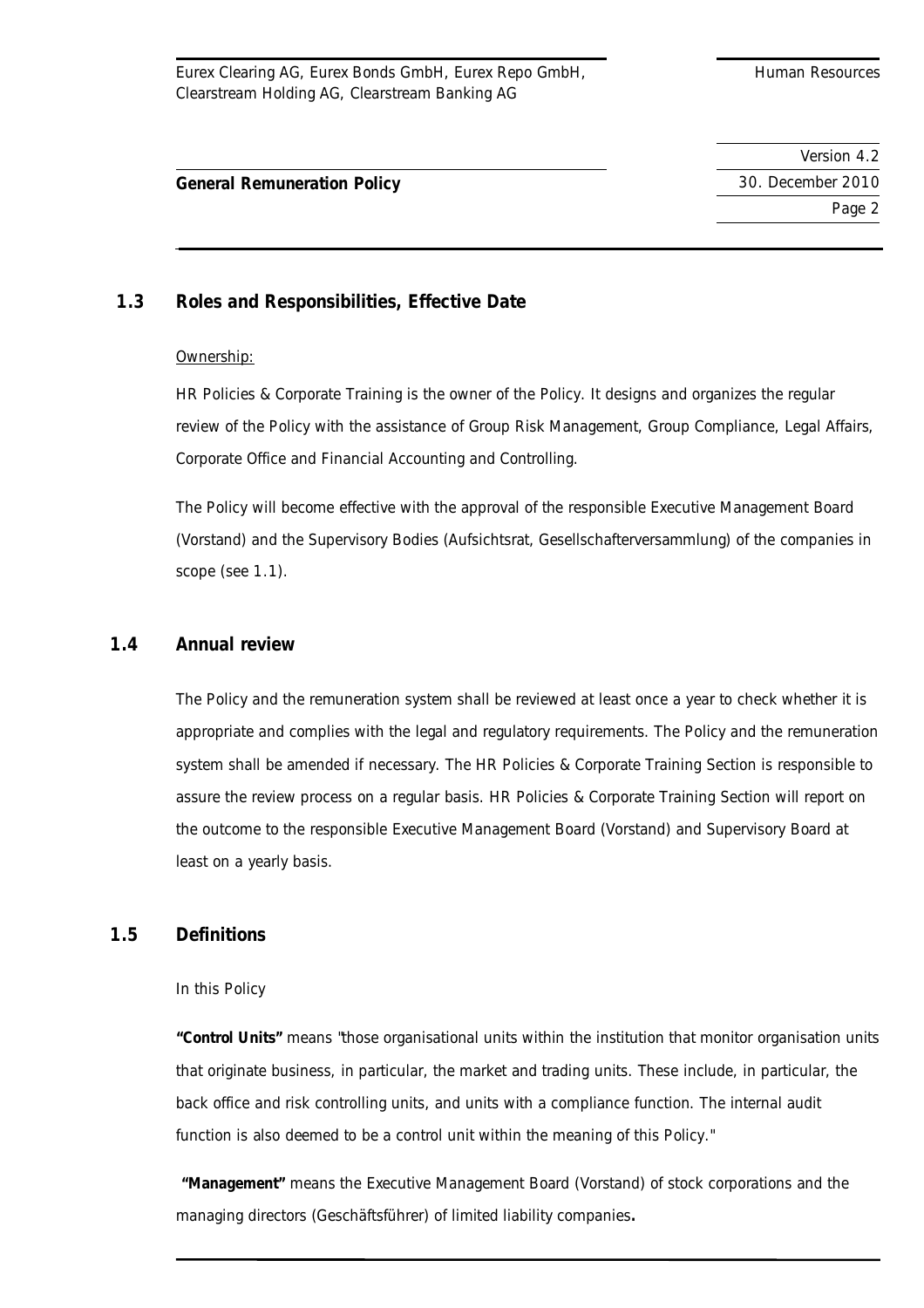**General Remuneration Policy** 30. December 2010

 Version 4.2 Page 3

Members of the Group Executive Board DBAG who are also a member of Executive Management Board (Vorstand) of a company in scope of this policy (see 1.1) the requirements of the Gesetz zur Angemessenheit der Vorstandsvergütung (VorstAG) and Deutscher Corporate Governance Kodex (DCGK) apply in addition.

**Staff "non executive"** means all natural persons who serve to aid the institution in conducting bank transactions or providing financial services, in particular on the basis of an employment, business management or service relationship, as well as all natural persons who, as part of an outsourcing agreement with an outsourcing enterprise within the group. (Subject to Kreditwesengesetz KWG)

**Staff "executive"** means "leitende Angestellte"

**"Employees"** means Staff/non executive + Staff/ executive

**"Remuneration"** means "all monetary or monetarily measurable ancillary benefits of any kind as well as benefits from third parties that members of the management or employees receive from the institution in performance of their professional duties; monetary or monetarily measurable ancillary benefits which have no incentive effect in respect to the assumption of risk positions, such as, for example, discounts, collective and company insurance and social welfare benefits, and, for employees, contributions to statutory pension insurance within the meaning Sixth Book of the German Social Code (Sozialgesetzbuch) and to the corporate pension scheme within the meaning of the German Company Pension Act (Betriebsrentengesetz), and are granted by means of an institutionwide, non-discretionary regulation, shall not be considered remuneration."

**"Variable Remuneration"** means "the portion of remuneration, the awarding or amount of which is at the institution's discretion or is dependent on the occurrence of agreed conditions and shall include discretionary contributions to pension schemes."

**"Discretionary Contributions to Pension Schemes"** means "the portion of the variable remuneration agreed for purposes of providing pension benefits in light of definite impending termination of the employment relationship with the institution".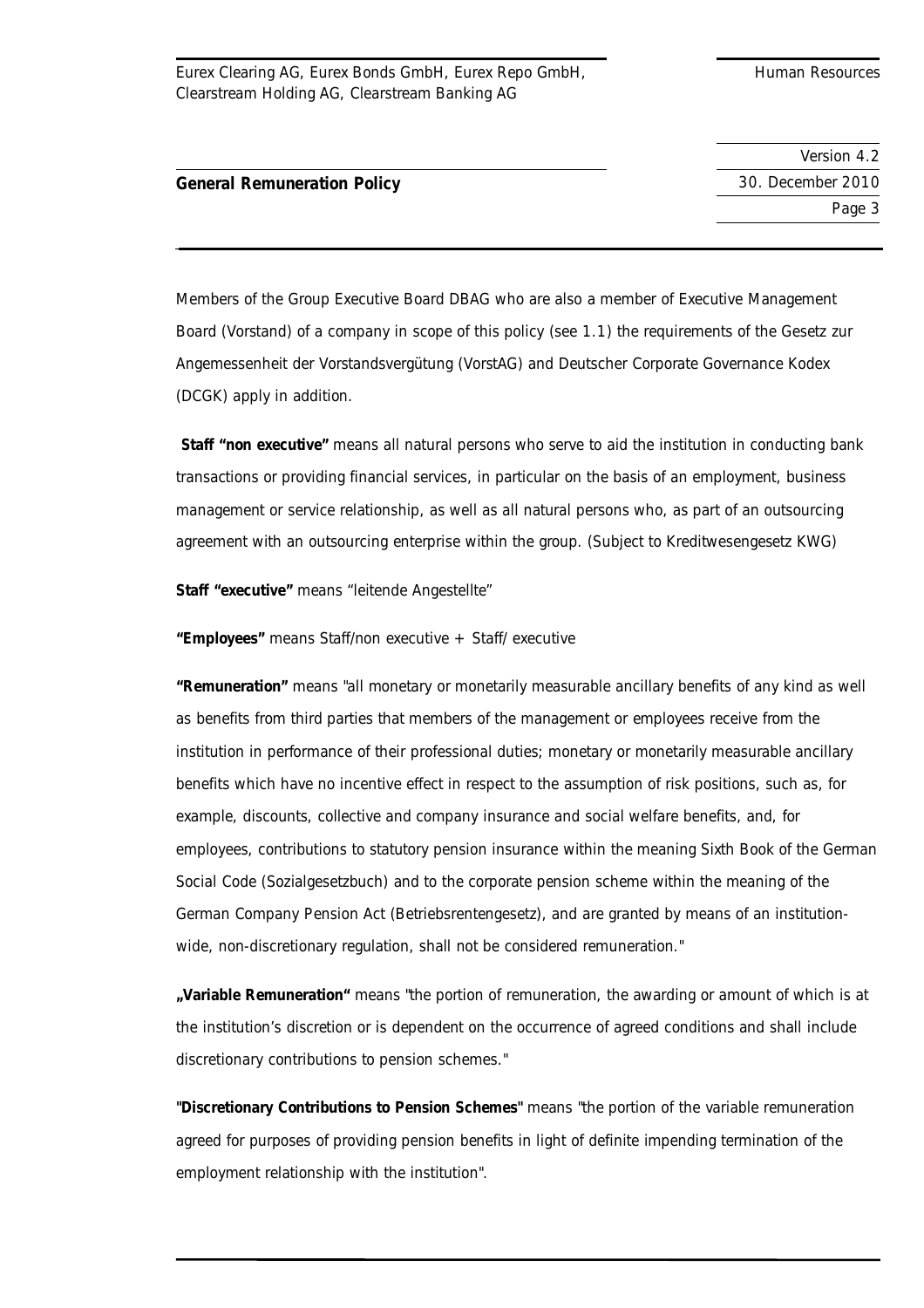Version 4.2

Page 4

# **General Remuneration Policy** 30. December 2010

# **2 Remuneration Systems of Management and Staff**

# **2.1 General Rules**

# **2.1.1 Form requirements**

The employment and/or service contracts of the Management and Staff shall contain a conclusive remuneration of the respective remuneration parameters. The employment and/or service contracts of the Management and Staff as well as any subsequent amendments shall be in writing.

### **2.1.2 Consistency with business strategy**

The remuneration shall be in line with the business strategy, objectives, values and long-term interests, such as sustainable growth prospects. The definition of performance criteria for the assessment of remuneration levels and target achievements will be defined in accordance with the business strategy.

### **2.1.3 Appropriateness of remuneration**

The remuneration of the Management and Staff shall be designed appropriately. The remuneration of the Management shall in particular be balanced appropriately with the tasks and the performance as well as the situation of the company and must not exceed the usual remuneration without cause. There shall be an appropriate ratio between the fixed and the variable remuneration of the Management and Staff. Guaranteed variable remuneration is exceptional and is only allowed in connection with the hiring of Management and/or Staff and is limited to a max. period of one year.

### **2.1.4 Avoiding high risk positions**

The remuneration of the Management and Staff shall be designed in a way that harmful incentives for incurring disproportional high risk positions are avoided. In light of this, there should not be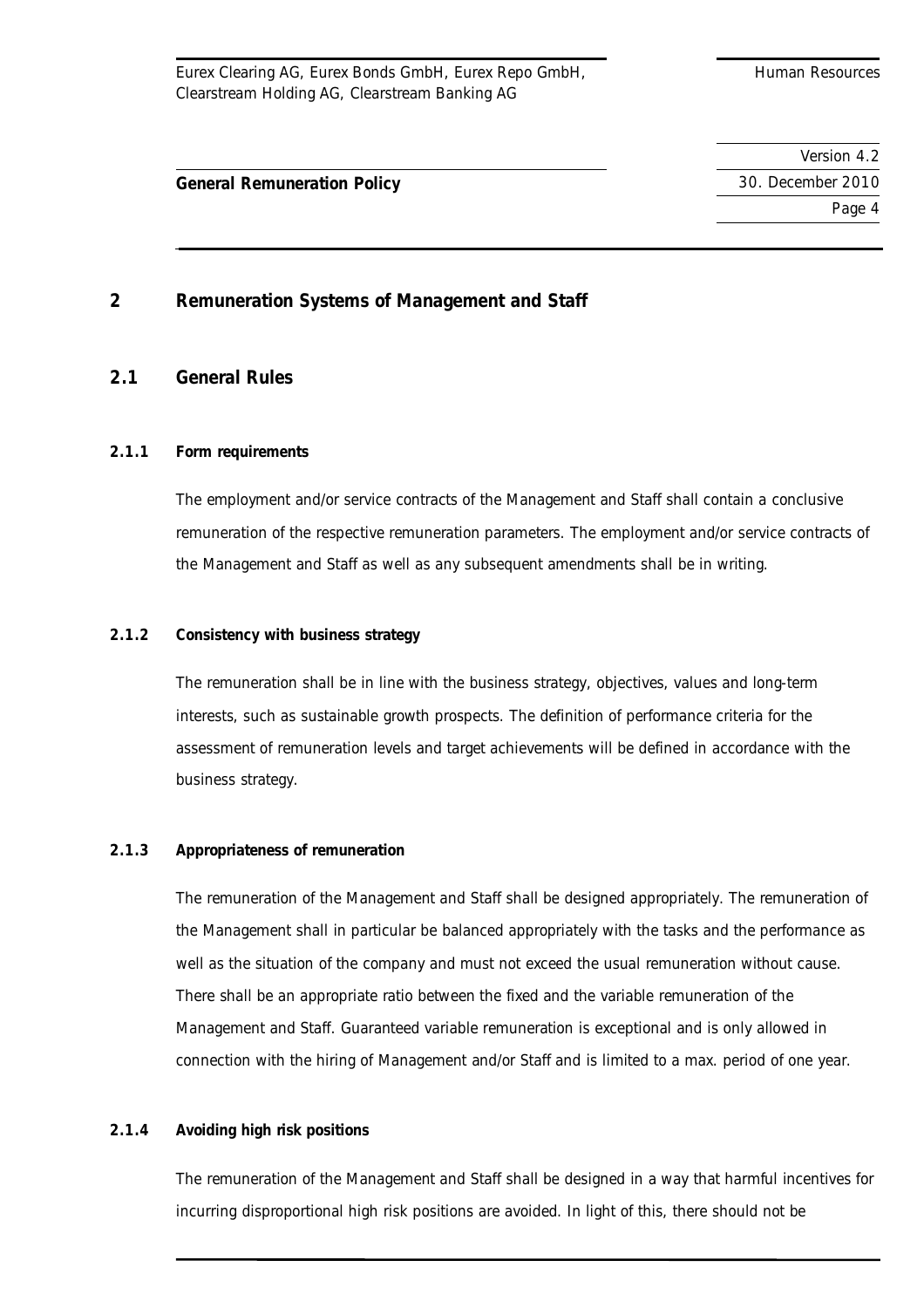Version 4.2 Page 5

# **General Remuneration Policy** 30. December 2010

- 1) a significant dependency on variable remuneration; and
- 2) significant contractual severance entitlements which are not diminished by individual negative performance contributions.

### **2.1.5 Prohibition of personal hedging strategies**

The Management shall not undertake personal hedging strategies or other countermeasures (such as insurances) that confine or neutralize the risk alignment effects of their remuneration.

### **2.1.6 Control Units**

The amount of the remuneration of Control Units and the organisational units which they monitor shall not be determined to a considerable extent on the basis of concurrent parameters (*gleichlaufende Parameter*) if this results in the risk of a conflict of interest.

The remuneration of Control Units is to be tailored that appropriate staffing is ensured (as to quality and quantity).

Control Units shall be involved to examine whether remuneration systems are designed in a way that harmful incentives for incurring disproportional high risk positions are avoided (see 2.1.4).

Variable remuneration components are not guaranteed, i.e. all variable remuneration components are based on a performance measurement and can be 0%.

### **2.1.7 Ensuring appropriate capital base**

The variable Remuneration must not limit the companies ability to sustainable maintain or recover an appropriate capital base.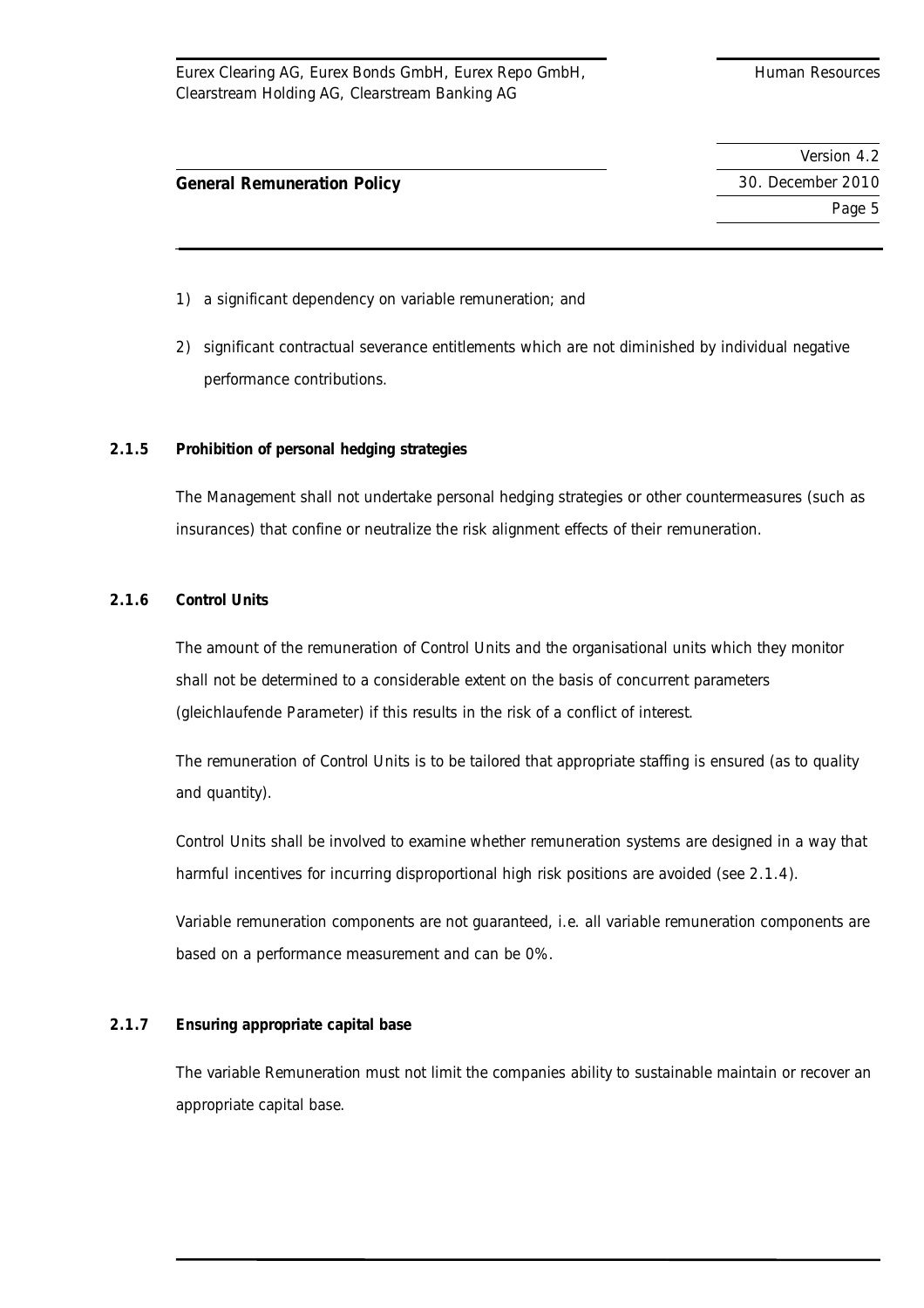# **General Remuneration Policy** 30. December 2010

#### **2.1.8 Information**

Management and Staff must be informed by Email or in writing about the structure of their respective remuneration system.

### **2.1.9 Publication**

The general design (in particular the parameters, composition, total amount of the remuneration, split of fixed and variable remuneration, number of employees receiving a variable remuneration, involvement of external consultants and stakeholders) of the remuneration of the Management and Staff shall be published in the internet.

### **2.1.10 Supervision**

The Supervisory Body (see 1.4) has to be informed annually regarding the set-up of the remuneration systems, so that it can form its own opinion regarding the appropriateness thereof. The chairman of the Supervisory Body has the right to obtain the respective information from the Management.

# **2.2 Specific Rules**

### **2.2.1 Remuneration components (general)**

The remuneration of the Management and Staff consists of fixed and variable components.

The fixed component of the remuneration shall be a substantial proportion of the total annual remuneration.

The variable remuneration of the Management and the Staff "executive" consists of a cash bonus and a share bonus. Share Bonus components are only granted to Management and executive employees; non-executive staff receives the entire variable remuneration as cash bonus. The Executive Board DBAG and the responsible Executive Management Board (Vorstand) decide annually whether Staff "non executive" receives the opportunity to buy employee shares (Group Share Plan GSP).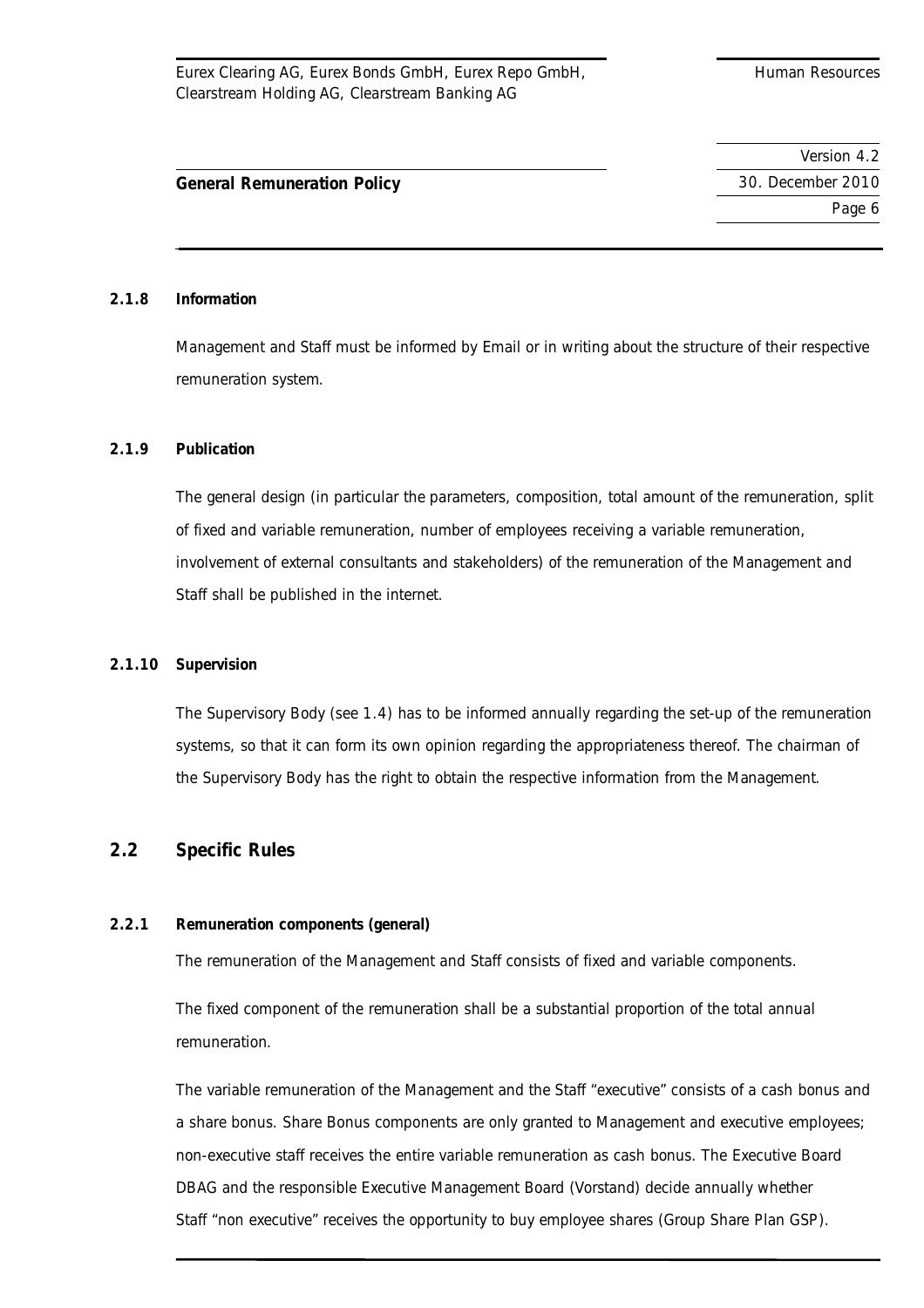# **General Remuneration Policy** 30. December 2010

Variable remuneration components are not guaranteed, i.e. all variable remuneration components are based on a performance measurement and can be 0%.

# **2.2.2 Management\* and Staff "executive" (leitende Angestellte)**

# **2.2.2.1 Fixed remuneration**

The fixed remuneration component of the Management and the Staff "executive" should generally account for at least 30% of the total annual remuneration.

### **2.2.2.2 Variable Remuneration**

a. Ratio between fixed and variable remuneration

The variable remuneration component for the Management and the Staff "executive" can vary between 0% and 70% of the total annual remuneration.

Yearly the Executive Board DBAG and the responsible Executive Management Board (Vorstand) decides the bonus budget on basis the business performance. The individual bonus is calculated by the performance measurement Executive Appraisal System (Ex-App). After that the line manager has the opportunity of individual adjustments. For the Executive Management Board (Vorstand) the responsible Supervisory Board/ Gesellschafterversammlung of the respective companies decides on individual adjustments.

### b. Composition of variable Remuneration

The variable remuneration component for the Management and Staff "executive" is in an adequate relation of cash bonus and share bonus.

<sup>\*</sup> For Management that is also member of the Executive Board of Deutsche Börse AG remuneration has additionally be in line with the requirements of the Gesetz zur Angemessenheit der Vorstandsvergütung (VorstAG) and the German Corporate Governance Code. A detailed description of the remuneration system for members of the Executive Board of Deutsche Börse AG is described on p. 58-68 of the Annual Report 2010 of Deutsche Börse AG.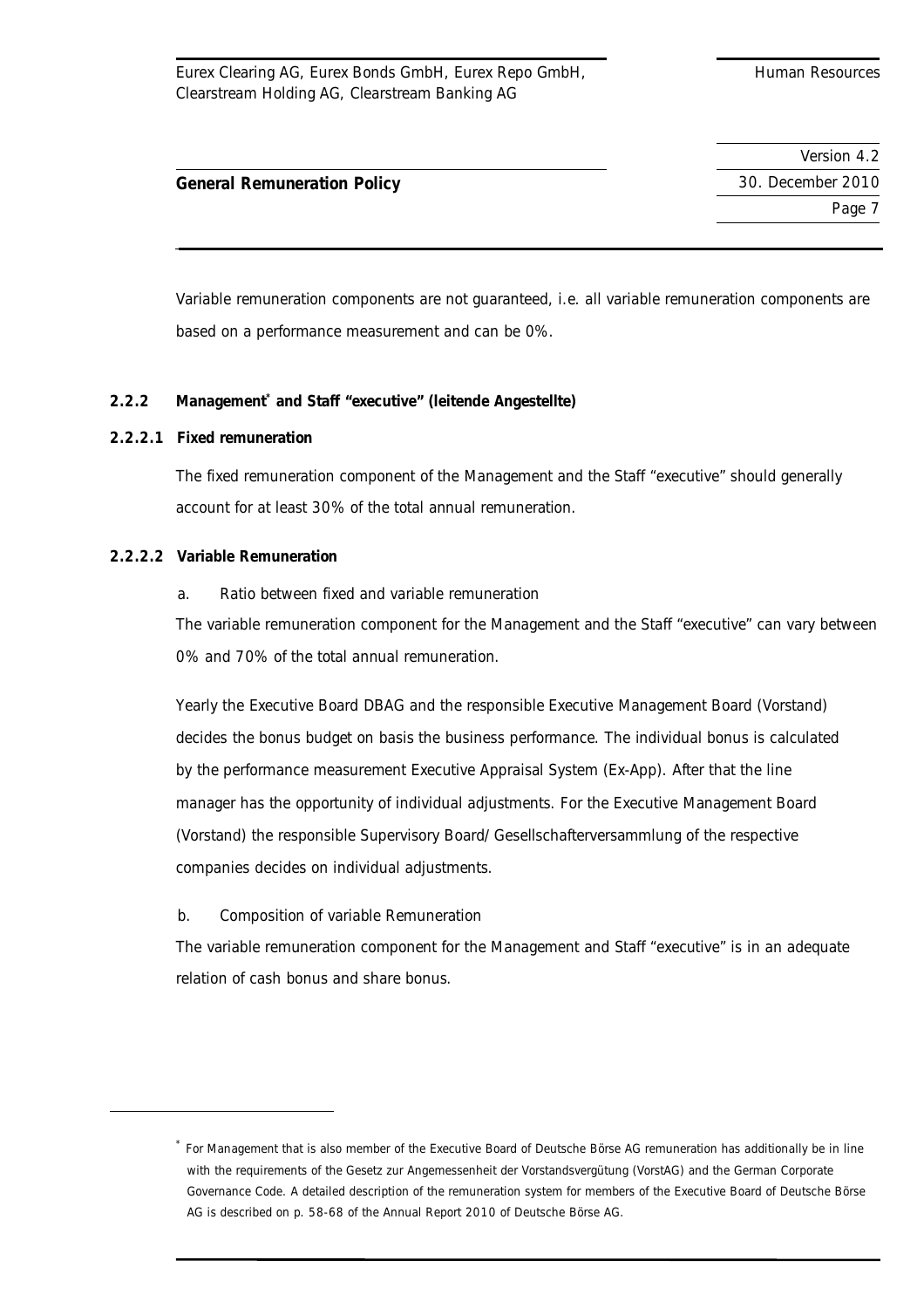# **General Remuneration Policy** 30. December 2010

The cash bonus is based on the performance of at least 1 calendar year and is paid out at the beginning of the following calendar year. See also performance measurement Ex-App under point 2.2.4.

The share bonus will be granted in form of Deutsche Börse AG phantom stocks. The share bonus (Stock Bonus Plan – **"SBP"**) has a waiting period of at least 2 calender years following the respective performance year. Over this time period the share bonus is blocked. The number of shares to be granted will be determined by dividing the individual amount stipulated for the SBP by the average market price of Deutsche Börse AG share in the fourth quarter of the relevant financial year.

# **2.2.3 Staff "non-executive"** *(nicht-leitende Angestellte)*

## **2.2.3.1 Fixed Remuneration**

The fixed remuneration component of the Staff "non-executive" should range from 70% to 100% of the Total Annual Remuneration.

### **2.2.3.2 Variable Remuneration**

The variable remuneration component of the Staff "non-executive" can vary between 0% and 30% of the total annual remuneration.

Yearly the Group Executive Board DBAG decides on the bonus budget on basis of the business performance. The line manager distributes the bonus to Staff "non-executive" in consideration of the individual performance criteria.

# **2.2.4 Performance Measurement**

The individual performance measurement of the Management and the Staff "executive" is ensured through the group wide Ex-APP. The individual performance measurement of the Staff "nonexecutive" is ensured through the group wide Staff Appraisal System (St-APP):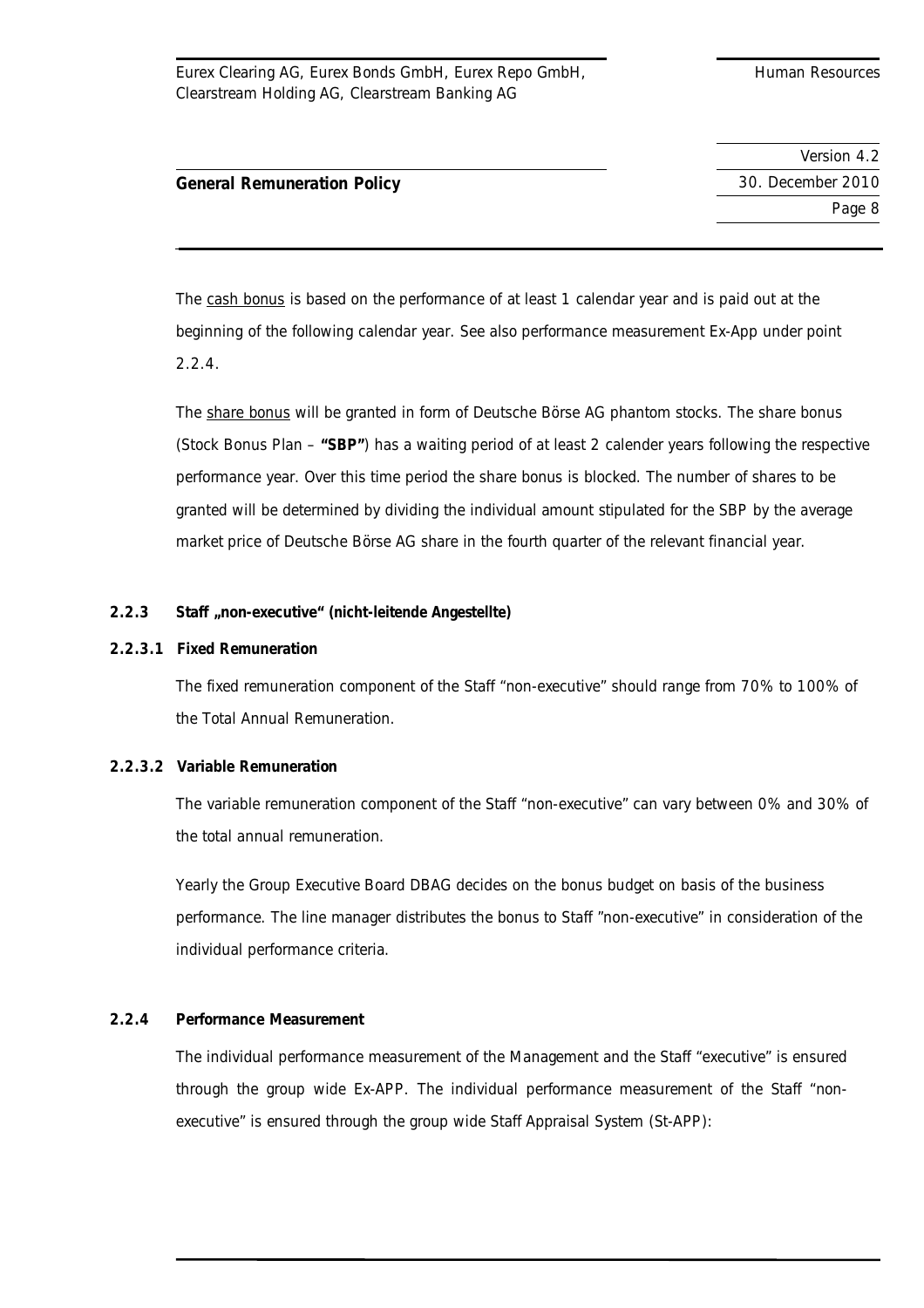Version 4.2 Page 9

# **General Remuneration Policy** 30. December 2010

# **2.2.4.1 Executive Appraisal System (Ex-APP)**

Performance is measured annually, documented and tracked in the Ex-APP system. Performance assessment will be monitored by the Executive Management Board (Vorstand). The Performance assessment for the Executive Management Board (Vorstand) is executed by the Supervisory Board/ Gesellschafterversammlung. The variable remuneration and changes in fixed salary for Staff "executive" have to be approved by the responsible Executive Management Board (Vorstand) and the Group Executive Board of Deutsche Börse AG. For the Executive Management Board (Vorstand), changes have to be approved by the responsible Supervisory Board/ Gesellschafterversammlung.

Performance measurement for cash & share bonuses for Management and Staff "executive" takes predefined performance factors (see below) and DBAG share price movement into account.

Main features of Ex-App

The appraisal process consists of the following items:

- Agreeing on targets with each Manager and or executive employee,
- Based on group/ area level objectives being cascaded down where applicable;
- Feedback on the performance (P-Score) of the Management and/or executive employees, expressed in degree of target achievement (T-Score) and assessment of competencies (C-Score), both 50% each.
- a. Objectives of the Process
- Apply transparent rules;
- Link performance to business targets;
- Link performance to long term perspective;
- Measure and judge performance in an objective and consistent way;
- Clarify task definition and the expectation of accomplishment.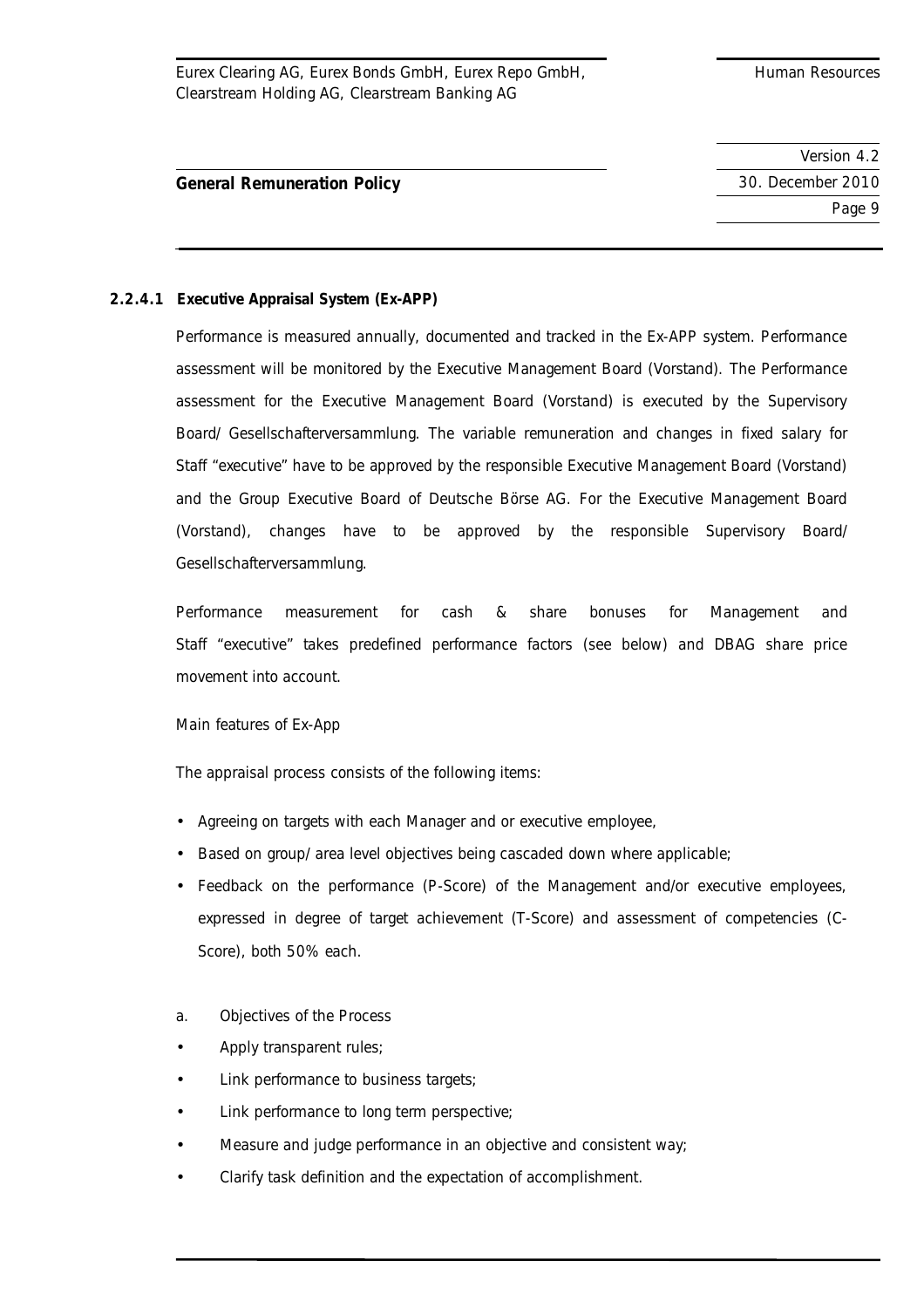Version 4.2 Page 10

# **General Remuneration Policy** 30. December 2010

## b. Assessment of target achievements (T-Score)

In the appraisal process managers and/or executive employees are rated regarding their individual performance in terms of accomplishing the agreed targets during the performance year. For the appraisal the degree of target achievement is expressed in percentages for each target. The target achievement score (T-Score) is determined by averaging single target achievements, taking into account double weightings where applicable.

# c. Assessment of competencies (C-Score)

The competencies of managers and/or executive employees are assessed during the respective performance year and compared against the respective reference profile. The reference profile indicates the expected level of performance of a manager and/or executive employee in this particular career path and level. The deviations between the actual performance and the expected performance determine the **C-Score**.

The single competencies are numerically assessed according to the following scheme:

- Meeting the reference profile  $= 100\%$
- Exceeding the reference profile by one level or more  $= 120\%$
- Falling one level below the reference profile  $= 70\%$
- Falling two levels below the reference profile  $= 40\%$
- Falling more than two levels below  $= 0\%$

The **C-Score** is the average of all single scores expressed in percentages.

### d. Performance score (P-Score)

Target achievement and competency assessment serve as indicators for a manager and/or executive employee overall performance level expressed in the performance score (P-Score). The performance score is the sum of the T-Score and the C-Score, divided by two.

### e. Performance Timing

The approach described in 2.2.3.2 and 2.2.4 is related to a performance period of 1 year.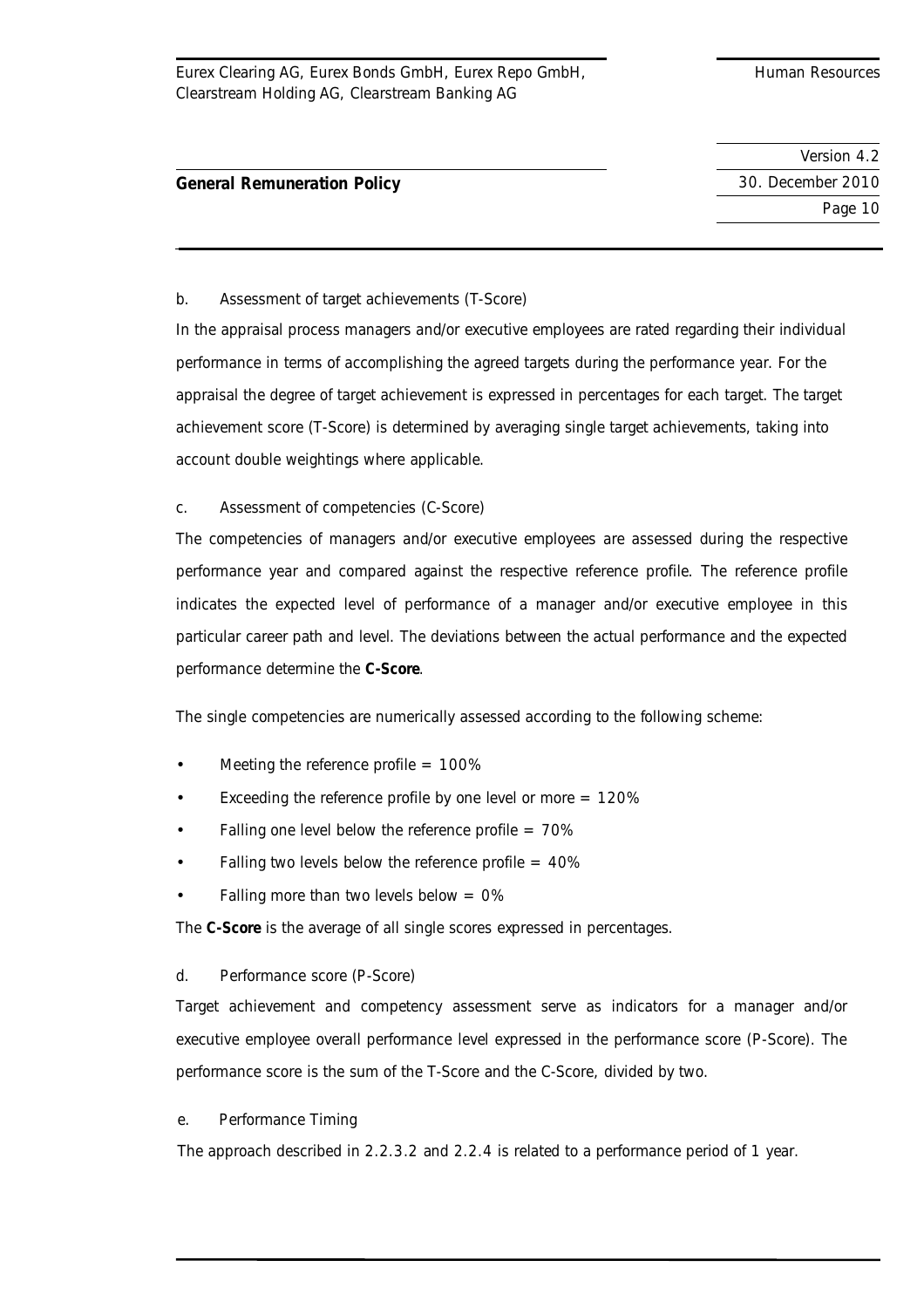Page 11

# **General Remuneration Policy** 30. December 2010

# **2.2.4.2 Staff Appraisal System (St-APP)**

The St-APP is an essential management tool and Feedback system. It is an open and trustful dialogue between non-executive staff and Managers (usually the disciplinary supervisor). It is not linked to the amount of the Merit-Payment.